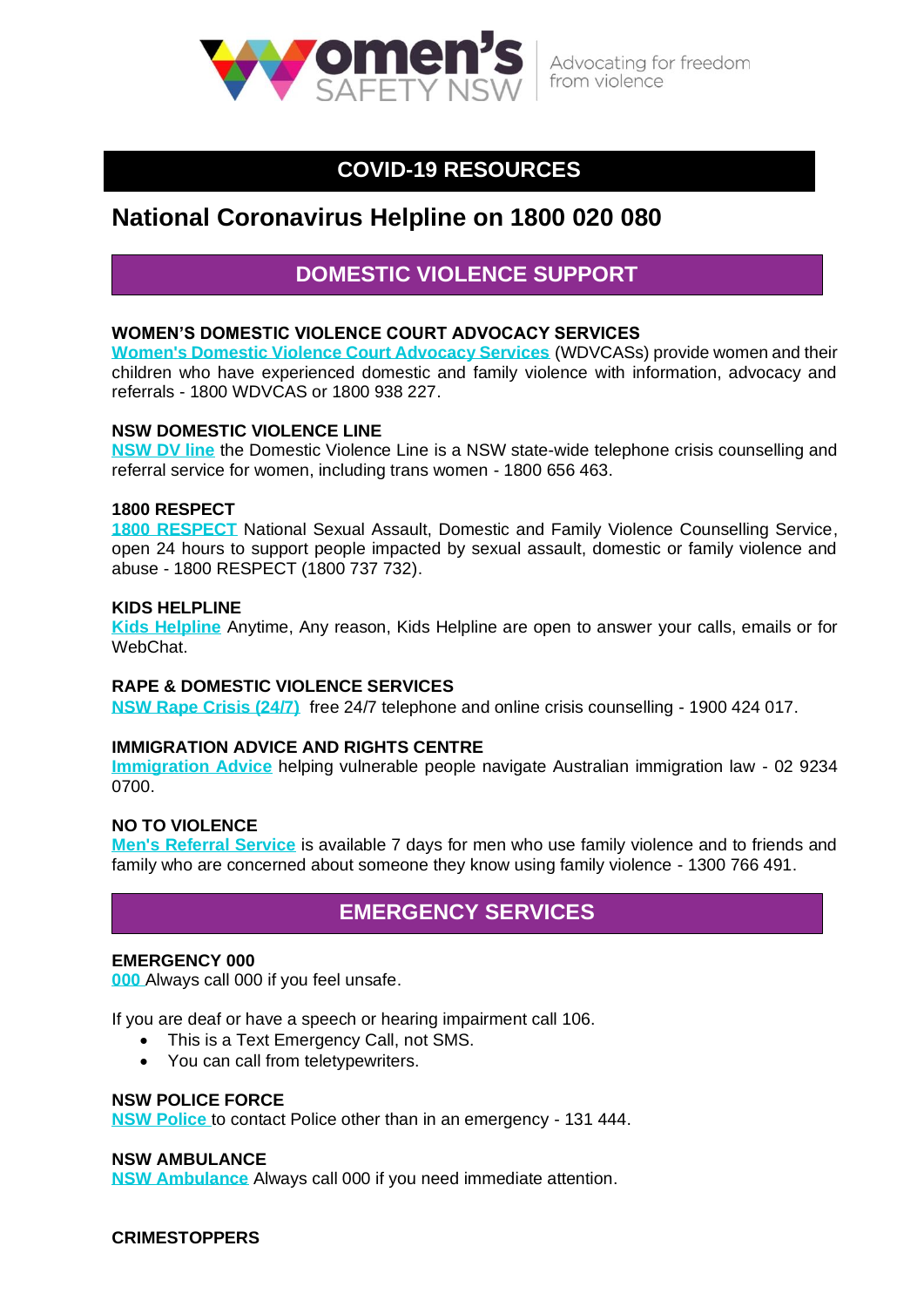**[Crimestoppers](https://nsw.crimestoppers.com.au/)** Reporting agency for the public to provide information to police about individuals, businesses and corporations not complying with Public Health  $-$  1800 333 000.

# **GOVERNMENT AND MEDICAL ADVICE**

### **AUSTRALIAN GOVERNMENT**

**[Department of Health](https://www.health.gov.au/news/health-alerts/novel-coronavirus-2019-ncov-health-alert)** up to date information about how the government is monitoring and responding to the pandemic.

**[Find the Facts](https://www.health.gov.au/resources/collections/novel-coronavirus-2019-ncov-resources#find-the-facts)** fact sheets for the general public and industry about coronavirus (COVID-19) - **[Chinese Resources.](https://www.health.gov.au/resources/collections/novel-coronavirus-2019-ncov-resources-in-simplified-chinese)**

#### **HEALTH DIRECT**

**[Health Information](https://www.healthdirect.gov.au/)** Symptom checker and health information from the Australian Government - National Coronavirus Helpline on 1800 020 080.

#### **NSW STATE GOVERNMENT**

**[NSW State Government](https://preview.nsw.gov.au/covid-19)** [Information and advice](https://preview.nsw.gov.au/covid-19) on COVID-19 (coronavirus) for community and businesses in New South Wales.

#### **DEPARTMENT OF COMMUNITIES AND JUSTICE**

**[DCJ](https://coronavirus.dcj.nsw.gov.au/services/service-providers)** information for Service Providers.

#### **ETHNOLINK**

**[Translated resources](https://www.ethnolink.com.au/covid-19-coronavirus-translated-resources/)** including critical health information in 49 languages.

# **LOCAL AND FEDERAL COURTS**

#### **CHIEF MAGISTRATE MEMORANDUM'S**

**[31st March Memorandum](https://mcusercontent.com/593be1089d59cefffba60dc9c/files/3a391505-dbe2-4ad1-a5c1-4fd9b09fe5aa/MEMORANDUM_NO.7_Management_fo_AVO_Proceedings_COVID_19_Arrangements_310320.pdf)** Management of Domestic and Personal Violence proceedings during pandemic period.

**[26th March Memorandum](https://mcusercontent.com/593be1089d59cefffba60dc9c/files/26d35546-778c-4e04-ab50-b5c99097f85d/MEMORANDUM_6_addenda.pdf)** Release of defendants who are bail refused.

**[16th March Memorandum](https://www.womenssafetynsw.org.au/wp-content/uploads/2020/03/coronavirus-court-arrangements.pdf)** Arrangements by the Local Court of NSW regarding Court of NSW regarding Court proceedings during the pandemic declaration period.

#### **LOCAL COURTS OF NSW**

**[Local Courts of NSW](http://www.localcourt.justice.nsw.gov.au/)** has important [information](http://www.localcourt.justice.nsw.gov.au/Pages/coronavirus.aspx) about Local Court operations and contact details.

#### **FAMILY COURT OF AUSTRALIA**

**[Family Court of Australia](http://www.familycourt.gov.au/wps/wcm/connect/fcoaweb/about/covid/covid-news-hp)** recommendations regarding the Courts' response to COVID-19.

#### **FEDERAL CIRCUIT COURT OF AUSTRALIA**

**[Federal Circuit Court of Australia](http://www.federalcircuitcourt.gov.au/wps/wcm/connect/fccweb/about/covid/covid-news-hp)** recommendations regarding the Courts' response to COVID-19 - 1300 352 000.

#### **NSW DISTRICT COURT**

**[District Court](http://www.districtcourt.justice.nsw.gov.au/)** [Find information](https://coronavirus.dcj.nsw.gov.au/services/courts-tribunals-and-legal-services) about measures in place and restrictions on accessing courts and tribunals during the COVID-19 (coronavirus) pandemic.

**ABORIGINAL AND TORRES STRAIT ISLANDER**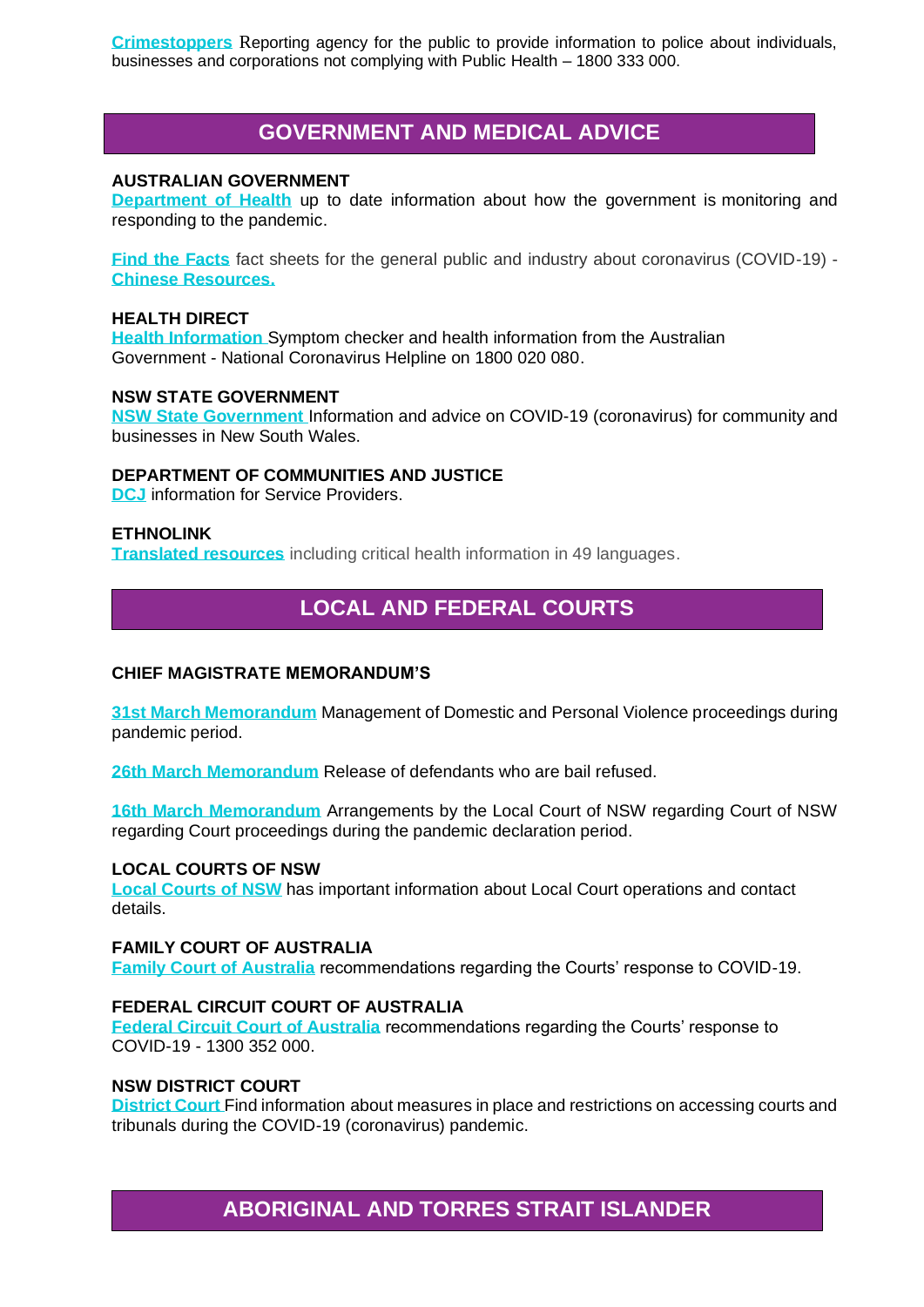#### **NSW HEALTH**

**[Aboriginal and Torres Strait Islander Aboriginal Health COVID-19 resources](https://www.health.nsw.gov.au/Infectious/diseases/Pages/covid-19-resources.aspx#Aboriginal)** developed by the Ministry of Health's Centre for Aboriginal Health.

### **ABORIGINAL HEALTH AND MEDICAL RESEARCH COUNCIL**

**[Aboriginal Health and Medical Research council COVID-19](https://www.ahmrc.org.au/coronavirus/)** for health professionals.

#### **WIRRINGA BAIYA**

**[Wirringa Baiya](http://www.wirringabaiya.org.au/)** is a state-wide community legal centre for Aboriginal women, children and youth. Wirringa Baiya focuses on issues relating to violence – 1800 686 587.

# **ACCESSIBILITY**

## **COUNCIL FOR INTELLECTUAL DISABILITY**

**[CID Staying Safe](https://cid.org.au/resource/staying-safe-from-coronavirus/)** easy read information guide.

# **LGBTIQ+ ACCESSIBILITY**

**ACON**

**[ACON Factsheet](https://www.dvnsw.org.au/wp-content/uploads/2020/03/Fact-Sheet-COVID-19-9-March-2020_ACON-003.pdf)** on COVID-19: LGBTIQ and HIV Communities

# **COMMUNITY AND GENERAL RESOURCES**

#### **NSW COUNCIL OF SOCIAL SCIENCE**

**[NCOSS Community Sector resource](https://www.ncoss.org.au/capacity-building/sector-support/templates-and-resources/covid-19-community-sector-resource)** latest information and help you plan for service continuity

#### **ASK IZZY**

**[Ask Izzy online tool](https://askizzy.org.au/)** to [find nearby clinics](https://askizzy.org.au/search/coronavirus/personalise) providing services and testing specific to coronavirus.

# **LEGAL**

#### **LEGAL AID**

**[Legal Aid](https://www.legalaid.nsw.gov.au/)** helps people with their legal problems - 1300 888 529.

## **WOMEN'S LEGAL SERVICE NSW**

**[WLS NSW](https://www.wlsnsw.org.au/)** is a community legal centre providing women across NSW with a range of free legal services.

## **WIRRINGA BAIYA**

**[Wirringa Baiya](http://www.wirringabaiya.org.au/)** is a state-wide community legal centre for Aboriginal women, children and youth. Wirringa Baiya focuses on issues relating to violence – 1800 686 587.

#### **NATIONAL FAMILY VIOLENCE PREVENTION LEGAL SERVICES**

**[FVPLSs](https://www.nationalfvpls.org/)** provide specialist, culturally safe legal services and supports to Aboriginal and Torres Strait Islander victim/survivors of family violence across Australia.

#### **JUSTICE CONNECT**

**[Justice Connect](https://justiceconnect.org.au/help/)** Not-for-profit Law team - Australia's only specialist legal service for community organisations and not-for-profits.

**FINANCIAL**

**CENTRELINK**